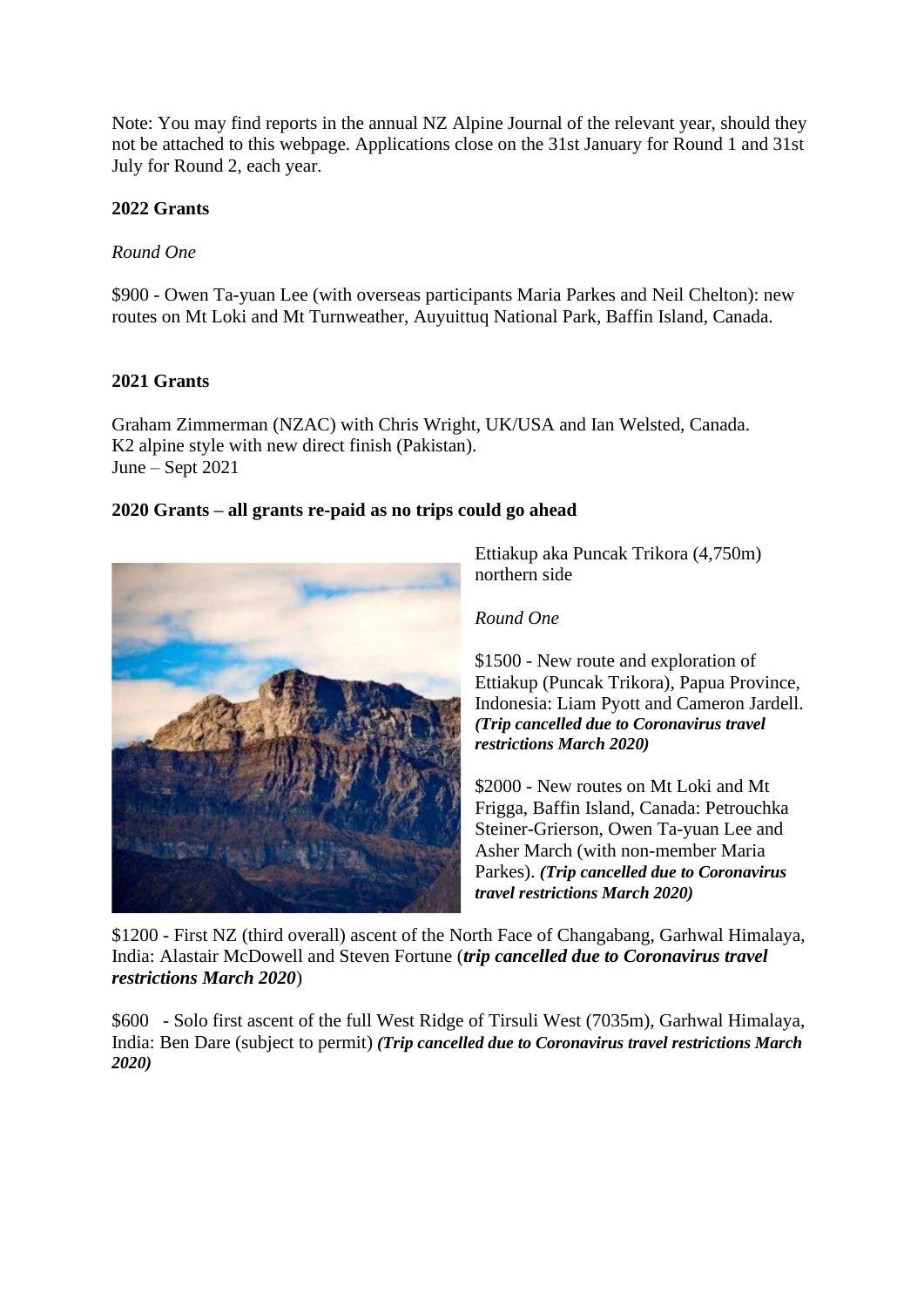# **2019 Grants**

#### *Round Two*

\$1200 – First ascent of summits in the Western Torugart Too range, Kyrgyzstan: Jenna and Rob Hughes-Games (NZAC members within a larger group). Follow up: [Torugart Expedition Report 2019](https://alpineclub.org.nz/parkside/wp-content/uploads/2019/11/Torugart-Expedition-Trip-Report-2019.pdf)



Summit 3 'Good People' Torugart Exp 2019 Climbers: Robert and Jenna Hughes-Game and Dave Ryan[/caption]

\$1400 – Kayak and ski mountaineering approach to the first ascent of summits around Southern and Northern Patagonia Icefields, Chile: Marian Krogh and Gabrielle Degagne (with Stephanie Jones).

#### *Round One*

\$1800 – Adventure ski descents from peaks accessed from Sughat village, Pamir mountains, Tajikistan: Ryan Taylor, Peter Biskind and Elliot Smith.

*Follow up:* Ryan Taylor, Peter Biskind and Elliot Smith have made the adventure ski descents they had planned in the Tajik Pamir mountains. (Report to come)

\$1100 – Adventure ski descents from Sugarloaf (6455m), The Twins (7004m) and Nepal Peak (7168m), Sikkim, India: Alex Geary and Josh Douglas (with an international team). *Trip cancelled due to permit issues – no grant paid out*

\$800 – First ascent of Link Sar (7041m), Kondus Valley, Karakorum Mountains, Pakistan: Graham Zimmerman (with USA-based team Chris Wright, Steve Swenson, Mark Richey). *Follow up:* Graham Zimmerman and team succeeded in their ascent of Link Sar, Pakistan. (Report to come)

## **2018 Grants**

\$800 - First ascents on Flat Top (6103m) and the Kishtwar Eiger (5826m), Kishtwar Himalaya, India – Reg Measures (Leader) and Tim Elson (UK). *Follow up:*

#### **2017 Grants**

\$2000 – New routes on Never Seen Tower (5750m), Miyar Valley, Himachal Pradesh, India - Llewellyn Murdoch, Allison Swintz, Nick Cradock and David Shotwell (24 May - 30 June 2017).

*Follow up:* [Miyar Valley Expedition Report 2017](https://alpineclub.org.nz/parkside/wp-content/uploads/2016/01/Miyar-Valley-Exp-Report-small-19052017-03072017.pdf)

\$750 - First ascent of Muchu Chhish (7453m), Pakistan Karakoram – Graham Zimmerman (with Chris Wright from USA).

*Follow-up: Due to permitting issues the team had to modify their objectives, hence the*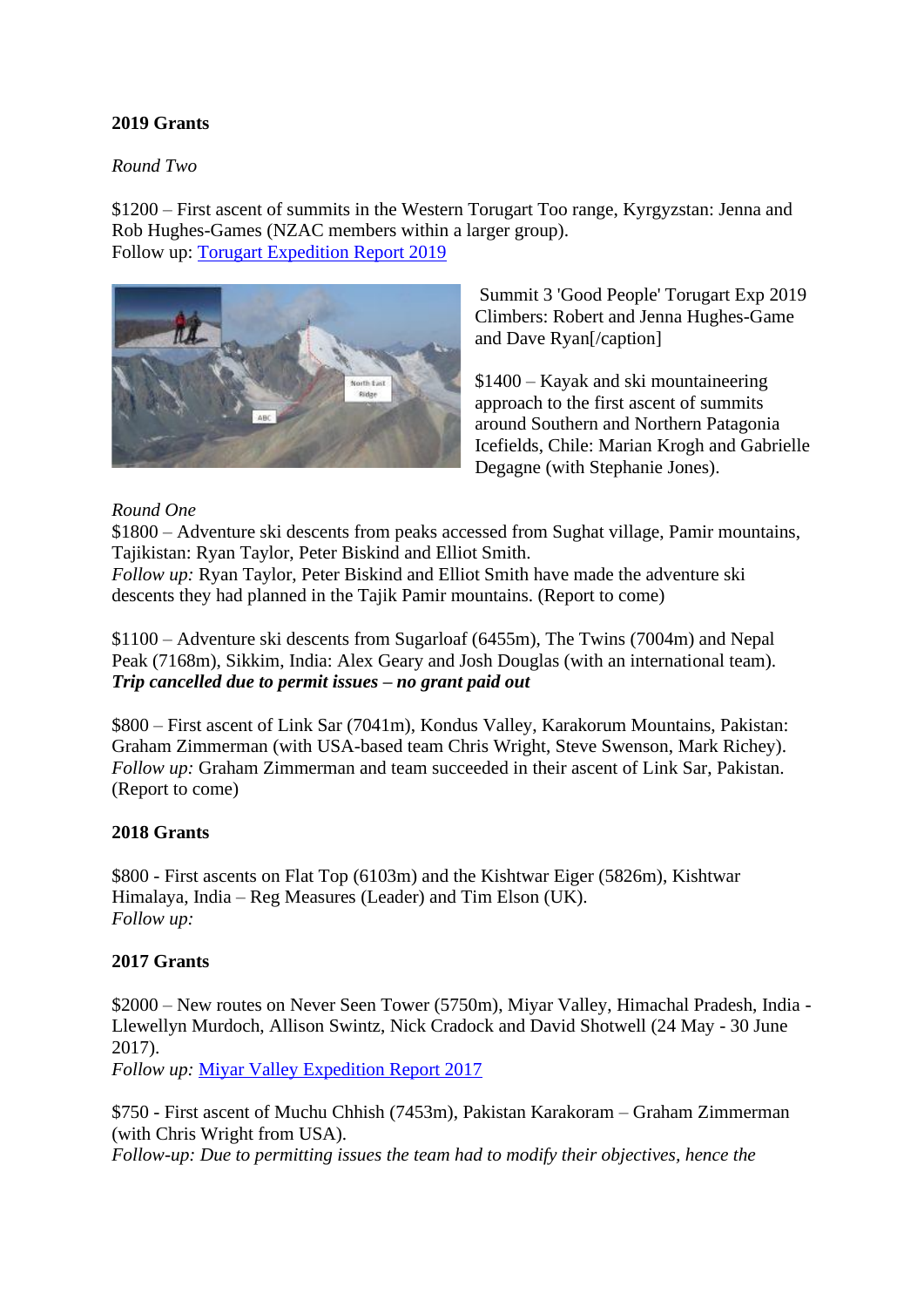

*change to the expedition report, which became the:* [Kondus Valley, Pakistani](https://alpineclub.org.nz/parkside/wp-content/uploads/2018/11/Kondus-Valley-2017-Zimmmerman-formerly-Muchu-Chhish.pdf)  [Karakoram Expedition Report 2017](https://alpineclub.org.nz/parkside/wp-content/uploads/2018/11/Kondus-Valley-2017-Zimmmerman-formerly-Muchu-Chhish.pdf)

 $$1200 -$ New route on Cholatse

(6440m), Khumbu region, Nepal – Daniel Joll, Steve Fortune and Matthew Scholes. *Follow up:* [Sth West Pillar Cholatse Nepal Exp Report](https://alpineclub.org.nz/parkside/wp-content/uploads/2020/02/Sth-West-Pillar-Cholatse-Nepal-Exp-Report-NZAJ-2018.pdf)  [NZAJ 2018](https://alpineclub.org.nz/parkside/wp-content/uploads/2020/02/Sth-West-Pillar-Cholatse-Nepal-Exp-Report-NZAJ-2018.pdf)

## **2016 Grants**

\$900 – 'Troll Finger Expedition' - New route on the Troll Finger sea-stack, Faroe Islands – Jack Grinsted, Jason Blair and Dave McKinney. *Follow-up:* Success in their objective to climb a new route on the ocean face of the iconic Trollfinger. Talks held at Auckland, Wellington and Christchurch Section evenings.



\$600 – First traverse of Langua-e-Barfi (7017m) and Koh-Langar (7076m), Wakhan Valley, Afghanistan – Pat Deavoll (with Ted Callahan). *Follow-up:* Expedition returned to NZ due to Visa issues and funds returned for re-issue.

\$600 – First ascent of the west face of Celeno Peak (4083m), Wrangell-St Elias Range, Alaska – Graham Zimmerman (with Chris Wright). *Follow-up: Scroll down when PDF opens as top of page is blank* [Celeno Peak Expedition](http://alpineclub.org.nz/parkside/wp-content/uploads/2016/01/Celeno-Peak-2016-Exp-Report-Graham-Zimmerman.pdf)  [Report 2016](http://alpineclub.org.nz/parkside/wp-content/uploads/2016/01/Celeno-Peak-2016-Exp-Report-Graham-Zimmerman.pdf)

\$1000 – New routes on Taulliraju, Chacraraju and Caraz II, Cordillera Blanca, Peru – Steve Skelton and Ben Dare. *Follow-up:* [Taulliraju Peru Expedition Report NZAJ 2016](https://alpineclub.org.nz/parkside/wp-content/uploads/2020/02/Taulliraju-Peru-Exp-Report-Steve-Skelton-NZAJ_2016_part2_66-69.pdf)

\$900 – First ascent of the west ridge of Taulliraju, Cordillera Blanca, Peru – Peter Harris, Jaz Morris and Rose Pearson. *Follow-up:* [Cordillera Blanca Peru Expedition Report 2016](http://alpineclub.org.nz/parkside/wp-content/uploads/2016/01/Cordilera-Blanca-Peru-Exp-Harris-Morris-Pearson-2016.pdf)

\$1500 – New direct route on the southwest face of Taulliraju, Cordillera Blanca, Peru – Steven Fortune, Daniel Joll and Matthew Scholes. *Follow-up:* [Peru Report NZAC 2016](http://alpineclub.org.nz/parkside/wp-content/uploads/2016/01/Peru-Report-NZAC-2016.pdf)

K6 Pakistani Exp - Graham Zimmerman climbing West Mid-Route 2015[/caption]

#### **2015 Grants**

\$600 – First ascent of the east face and peak of Mt Serengepu, Shuangqiao Valley, Sichuan, China – David Hood (NZAC), with Ola Przybysz and Raul Sauco.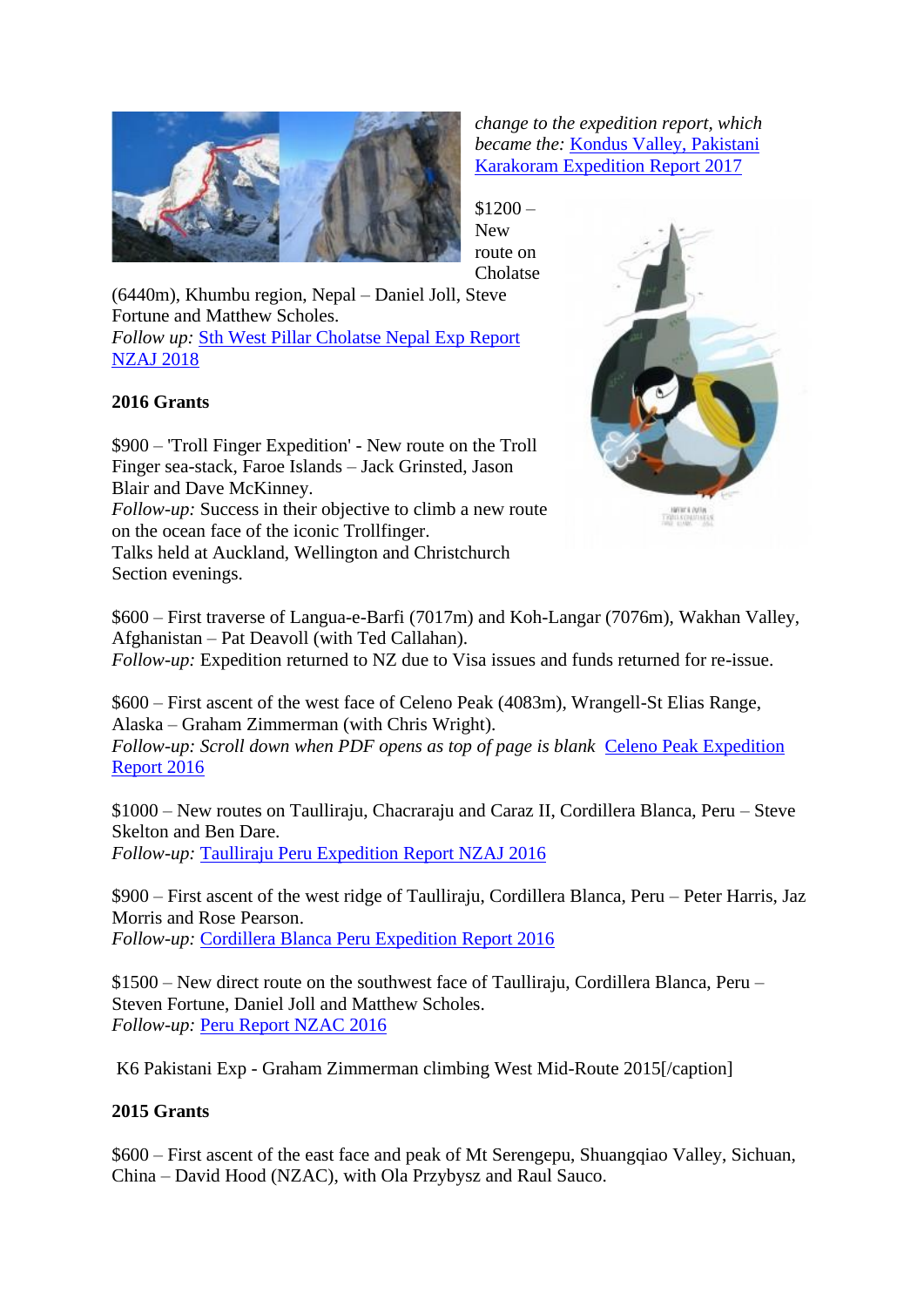\$1500 - First NZ ascent of Torre Egger, Patagonia - Daniel Joll, Steve Fortune and Ben Dare.

\$1500 - the South face of K6 Central (7100m), Pakistan - Graham Zimmerman and Scott Bennett.

*Follow-up:* [K6 Pakistani Karakoram Expedition 2015](http://alpineclub.org.nz/parkside/wp-content/uploads/2016/01/Nangmah-2015-Exp-Report-Graham-Zimmerman.pdf)

# **2014 Grants**



Anidesha Chuli Expedition 2014 *image*: John Price[/caption]

\$800 - Objectives on Cerro Torre, Cerro Fitzroy and Torre Egger, Patagonia - Llewellyn Murdoch and Milo Gilmour.

\$1800 – First ascent of Anidesha Chuli or White Wave (6815m), NE Nepal - Paul and Shelley Hersey and John Price. *Follow-up:* [Anidesha Chuli Trip Report](http://alpineclub.org.nz/parkside/wp-content/uploads/2016/01/Anidesha-Chuli-Trip-Report-Edited-2014.pdf) 

# [2014](http://alpineclub.org.nz/parkside/wp-content/uploads/2016/01/Anidesha-Chuli-Trip-Report-Edited-2014.pdf)

\$1200 – New routes on Langua-tai-Barfi (7017m) and Shakawr (7116m), Hindu Kush, Pakistan - Pat Deavoll and Chris Todd. *Follow-up:* [Hindu Kush Expedition Report 2014](http://alpineclub.org.nz/parkside/wp-content/uploads/2016/01/Hindu-Kush-Report-Pat-Deavoll-2014.pdf)

\$600 – Technical unclimbed routes in the Revelation range, Alaska - Graham Zimmerman (NZAC), with Clint Helander and Jens Holsen (USA). *Follow-up:* [Revelations Alaska Expedition 2014](http://alpineclub.org.nz/parkside/wp-content/uploads/2016/01/Revelations_Alaska_Expedition_2014.pdf)

\$600 – Attempt on Cassin Ridge, Denali, Alaska – Pete Harris and Ari Kingan.

## **2013 Grants**

\$600 - Unclimbed Granite Faces in the Revelation Mountains, Alaska Range - Graham Zimmerman (NZAC) with Scott Bennett (USA). Originally intended as Tahu Rutum, Hispar region, Pakistan.

## **2012 Grants**

\$2500 - Yangma Expedition 2012 - John Nankervis, Geoffroy Lamarche, Nicholas Shearer, John Cocks, Paul Maxim, and Martin Hunter for exploration in the Yangma valley, Nepal, with ascents of Chaw Peak (6404m) and Suyaokang (5960m).

\$2400 - NZ White Wave Expedition 2013 - Rob Frost, Ben Dare, Scott Blackford-Scheele and Andrei van Dusschoten will attempt Anidesha Chuli (6808m), aka White Wave, in the Kangchendzonga Region of Nepal from April-May 2013

\$600 - NZ Expedition to the Wakhan Corridor 2012 - Pat Deavoll and Mary-Rose Fowlie will attempt Rahozon Zom (6535m) in Afghanistan from July 2012. Outcome: the Successful first ascent of an alternative peak Koh-e-Rant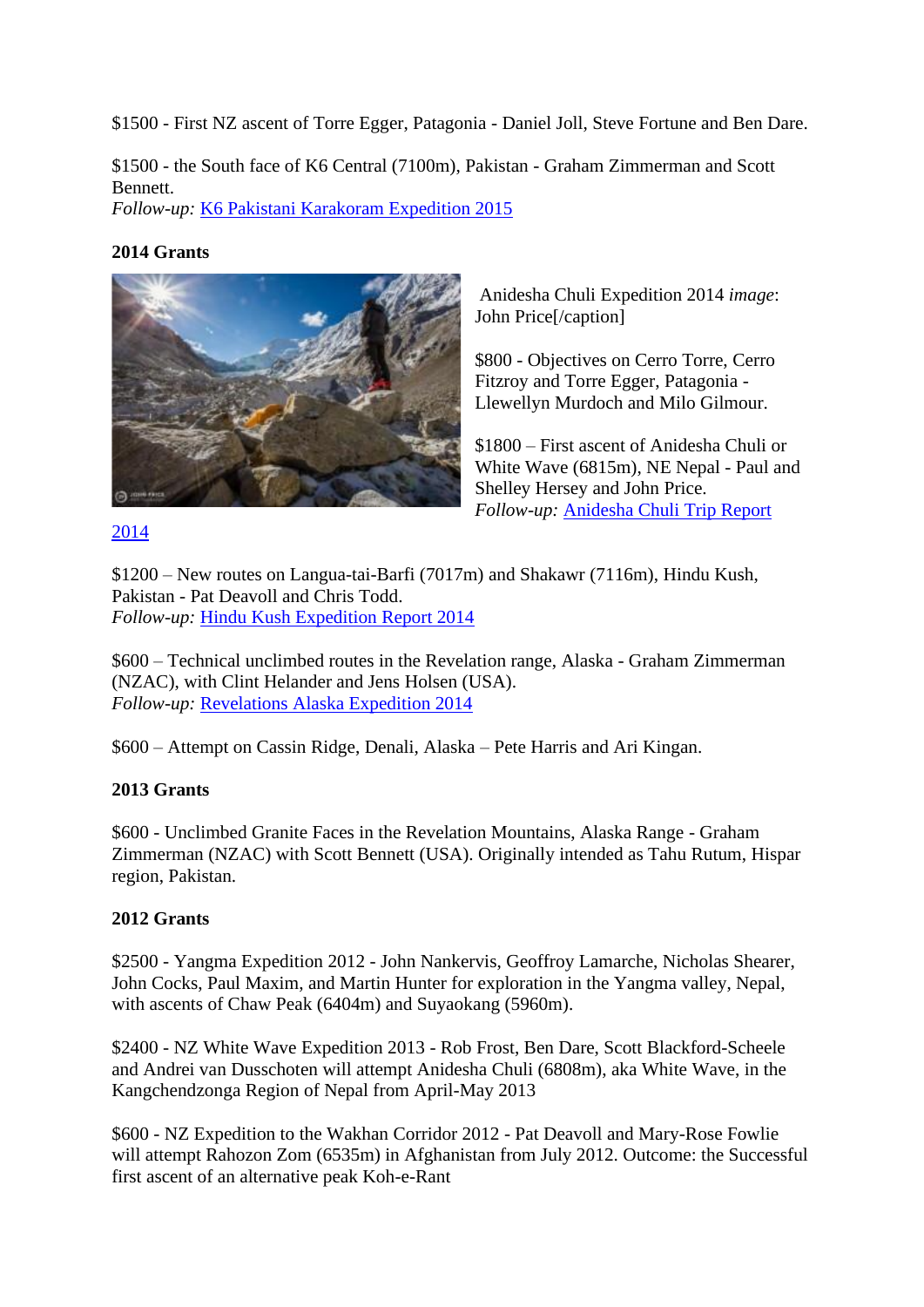\$623.85 - Graham Zimmerman (NZAC) with Blake Herrington and Scott Bennett (USA): new routes on SW Face of Asperity and SW face of 'The Blade', Waddington Range, British Columbia (originally intended as Tahu Rutum, Hispar region, Pakistan).

## **2011 Grants**

\$2500 - Ben Dare (NZAC); new technical mountaineering routes SW Face Kusum Kanguru (6369m) and NE Face Kyajo Ri (6186m). Solu Khumbu Region, Eastern Nepal

\$1000 - Christine Byrch (NZAC) and Pat Deavoll (NZAC); first ascent of the east ridge of Koh-e-Baba TAngi (6516m), Hindu Kush Range, Wakhan Corridor, Afghanistan

\$519.95 - Graham Zimmerman (NZAC) and Mark Allan (USA); new routes on the SW Face of Foraker and SE Aspect of 'The Fin' in the East Fork of the Lacuna Glacier, Alaska Range, Alaska

\$1200 - Tim Church (NZAC) and Yvonne Pfluger (NZAC); Xianqiuqieke Expedition 2011

## **2010 Grants**

\$500 - Pat Deavoll (NZAC) with Malcolm Bass (UK); First Ascent of Jankuth (6805m), Northern India

\$1000 - Andrei van Dusschoten (NZAC) with Yvonne Pfluger (NZAC) & Tim Church (NZAC); First ascents in the Daxue Shan Mountains, Southwest China

\$1000 - Jay Piggott (NZAC) with Katharina Lange (NZAC), Jeremy Frimer, Sarah Frimer; First Ascent Southeast Ridge of Yerupaja in the Cordillera Huayhuash.

\$1500 (?\$1000) - Graham Zimmerman (NZAC) & Cory Richards (USA) Chamlang North Face Expedition 2010

#### **2009 Grants**

\$2000 - Guy McKinnon = new routes on GIII and GIV, Karakorum (not taken up)

\$1250 - Bruce Dowrick and team = Chrakusa Valley, Karakorum

\$600 - Pat Deavoll, Paul Hersey = Karim Sar, Pakistan 2009 (first ascent of Karim Sar by Pat Deavoll)

\$1000 - Penny Goddard, Lydia Bradey = NyamboKonka, China

### **2008 Grants**

\$1500 - Paul Hersey, Graham Zimmerman, Shelley Hersey, Yew Jin Tan = Harturtay, Kyrgyzstan 2008 (first ascent of Kyzyl Muz North Face, Jipdick Valley by Graham Zimmerman and Yew Jin Tan)

\$1000 - Penny Goddard = Mount Everest 2008 (successful ascent made from the north)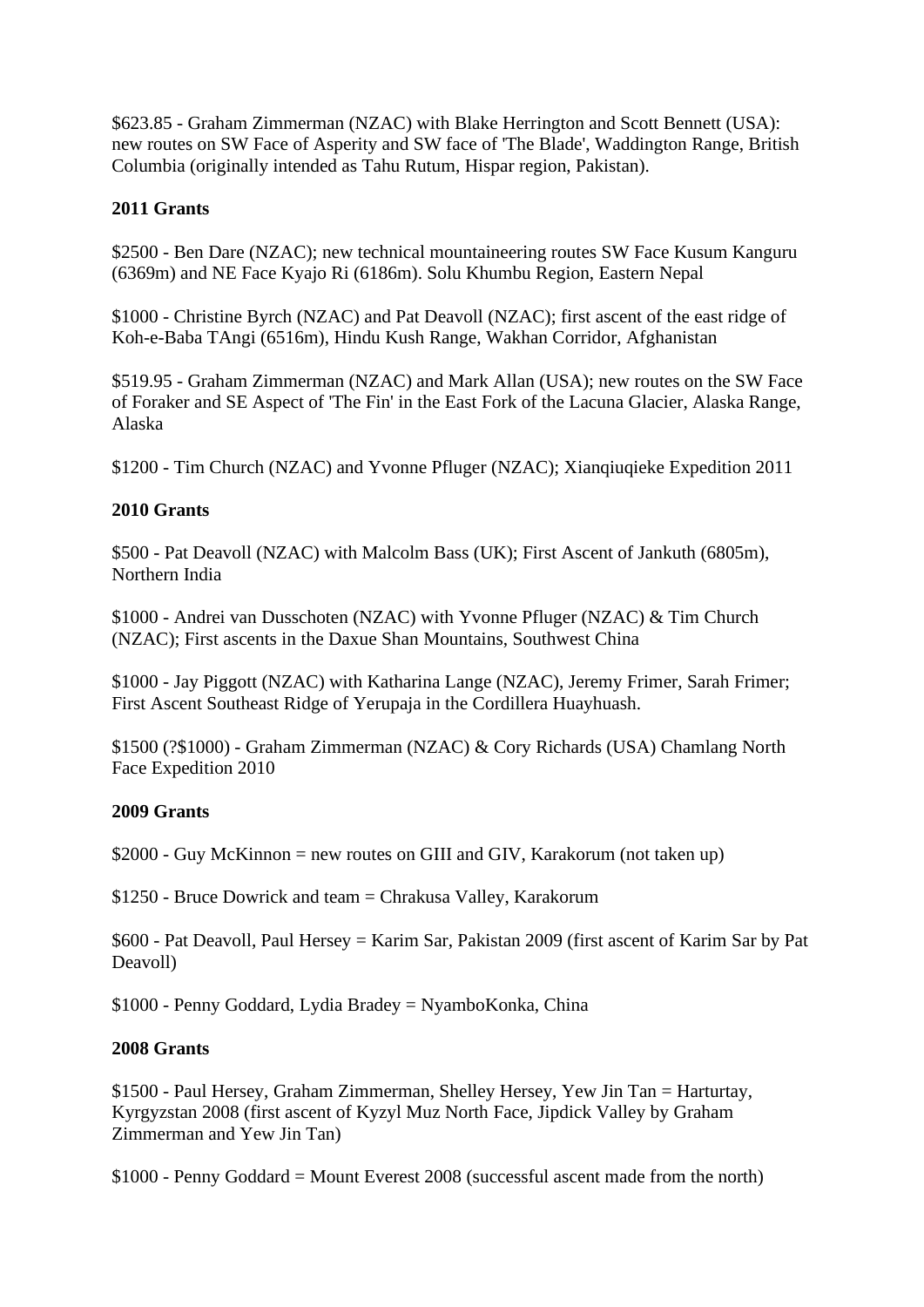\$1800 - James Dempster, Sarah O'Donohue, Aaron Gillespie, Maliaka Davies, Hamish Reid, Alex Alexiades = Apolobamba 2008 (new routes climbed in the region)

\$1000 - Pat Deavoll = Beka Brakkai Chhok, Pakistan 2008 (unsuccessful)

\$1500 - Steve Eastwood, Scott Windle = Donakposang Ski Mountaineering Expedition, Tibet (deferred until 2009) (ascent made of Moonflower Buttress, Mt Hunter)

## **2007 Grants**

\$2500 - Brian Alder = NZ Himalaya Alpine-Style Expedition 2007

\$2000 - Pat Deavoll, Paul Hersey and Shelley Hersey = Kharchakund Expedition, India

\$1,600 - Patricia Deavoll and Lydia Bradey = Beka Brakkai Chhok

 $$1000$  - Penny Goddard = Everest north ridge

\$450 - Kim Senger = Frozen Five Expedition, a 1000km skiing traverse of the Arctic archipelago of Svalbard. (Mch / Apl 2007) Team members: Kim Senger, Mats Bjorkman, Jirka Lichteneger, Lucas Girard, Hella Garny.

#### **2006 Grants**

\$700 - Patricia Deavoll and Malcolm Bass = The first ascent of Haizi Shan (Zhara), Sichuan, China (Sep / Oct 2006)

\$1,200 - Erik Monasterio = North-east Cordillera Read, Bolivia 2006. Team Members: Erik Monasterio (Leader), Nick Flyvbjerg

\$900 - Tim Billington and Mathew Farrell = Mt Fitzroy 2006, Patagonia. Update: Failed to reach the summit.

\$1,600 - Kester Brown = Qionglai Range, Western Sichuan. Team Members: Kester Brown (Leader), Vaughn Thomas, Jonathan Clearwater.

\$2,500 - Brian Alder = NZ Himalaya Alpine-Style Expedition 2007

## **2005 Grants**

\$2,700 - Jay Piggott and Johnathon Clearwater = International Uli Biaho Expedition 2005. [International Uli Biaho Expedition Report 2005](https://alpineclub.org.nz/parkside/wp-content/uploads/2018/09/International-Uli-Biaho-Expedition-2005-Jonathan-Clearwater.pdf)

\$2,600 - Sean Waters and Jo Kippax = Unclimbed Tibet Expedition. [Unclimbed Tibet](https://alpineclub.org.nz/parkside/wp-content/uploads/2018/09/Unclimbed-Tibet-Expedition-2005-Sean-Waters-and-Jo-Kippax.pdf)  [Expedition Report 2005](https://alpineclub.org.nz/parkside/wp-content/uploads/2018/09/Unclimbed-Tibet-Expedition-2005-Sean-Waters-and-Jo-Kippax.pdf)

\$2,500 - Swenja Stellfeld, Bruce Dowrick, Matt Evrard, Erik Bradshaw and Christine Ryan = Mt Wandel Antarctica [Mt Wandel Expedition Antarctica Report 2005](https://alpineclub.org.nz/parkside/wp-content/uploads/2018/09/Mt-Wandel-Expedtion-Antarctica-2005-Bruce-Dowrick.pdf)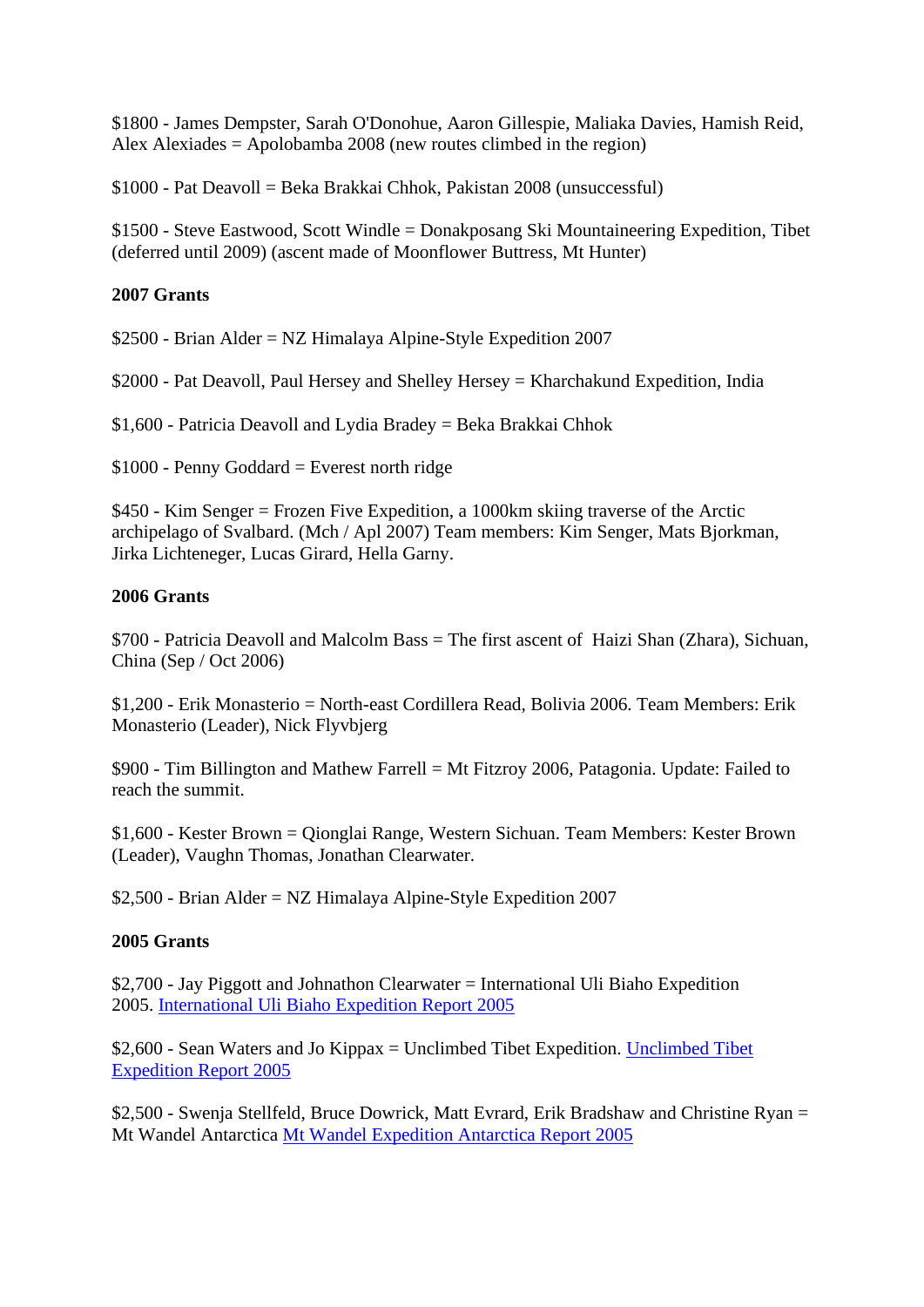\$1,500 - Paul Knott and Grant Piper = Grand Poobah Expedition, Kyrgyzstan (Jly / Aug 2005) [Grand Poobah Expedition Kyrgyzstan Report 2005](https://alpineclub.org.nz/parkside/wp-content/uploads/2018/09/Grand-Poobah-Expedition-Kyrgyzstan-2005-Paul-Knott-and-Grant-Piper.pdf)

\$950 - Pat Deavoll = Xiashe Massif, Sichuan, China (Sep / Oct 2005) [Xiashe Massif China](https://alpineclub.org.nz/parkside/wp-content/uploads/2018/09/Xiashe-Massif-China-2005-Pat-Deavoll.pdf)  [Report 2005](https://alpineclub.org.nz/parkside/wp-content/uploads/2018/09/Xiashe-Massif-China-2005-Pat-Deavoll.pdf)

\$800 - Vanessa Johnson and Kris Persson = Cordillera Apolobamba, Bolivia (Jun / Jly 2005)

\$300 - Brendan Lynch = NZ Cho Oyu Expedition 2005. Update: Summit not achieved.

\$215 - Lydia Bradey = 30th Anniversary of the First Female Ascent of Mt Everest Celebrations, Kathmandu, Nepal 30 Oct - 1 Nov 2005, supported to attend as the first women to climb Mt Everest with oxygen.

## **2004 Grants**

\$3000 - Hall and Ball Memorial Grant - Sean Waters and Jo Kippax = Nyainqentanglha East, Tibet. This area has a large number of unclimbed peaks, including Chuchepo (6550m) and Birutaso (6691m). Sean and Jo and experienced Club climbers having received support from the fund in the past for climbs in Kazakstan and South America (2004). Update: Permit pulled and transferred their attention to the unclimbed Longemain (6,294m) and Daddomain (6,380m) in Sichuan. Summitted Longemain, Daddomain?

\$2000 - Pat Deavoll and Marty Beare = Jankuth (6807m), India. This two well-known ice climbers will be taking part in a joint New Zealand / British expedition led by Malcolm Bass. This unclimbed peak lies at the head of the Gangotri Glacier in the Garwhal Himalayas (2004). Update: Got very near the summit c. 6400m on a very hard and enjoyable trip.

\$1500 - Erik Monasterio and Mike Brown = Bolivian Andes. Erik is well known in this part of the world and the proposed new route objectives on Ancohuma (6,427m), Illampu (6,384m) and Emma Maria Peak (5,531m) are very exciting (2004). Update: Reported a successful trip.

\$1200 Matthew Cant/John Garner = Volcan Lautaro and Southern Patagonian Ice Cap 2004

\$800 - Steve Eastwood/Rory Camm = Expedition to Denali, Ascent and Ski Telemark Descent. Update: Expedition did not proceed, funds returned to the Club.

\$500 - Derek Chinn = Everest. Although a very low priority for the Expedition Fund, support has been granted in this case for support to longtime Club member Derek in his attempt on Mt Everest (2004). Update: Successful ascent via the North Ridge.

\$450 - Steve Parker = Mt Waddington 2005, Canada

#### **2003 Grants**

\$1100 - Pat Deavoll, Marty Beare = Alaskan climbs including North Face Pk 11,520, Tokositna Glacier, West Face of Mt Hunter, North (Moonflower) Buttress of Mt Hunter (May / Jun 2003).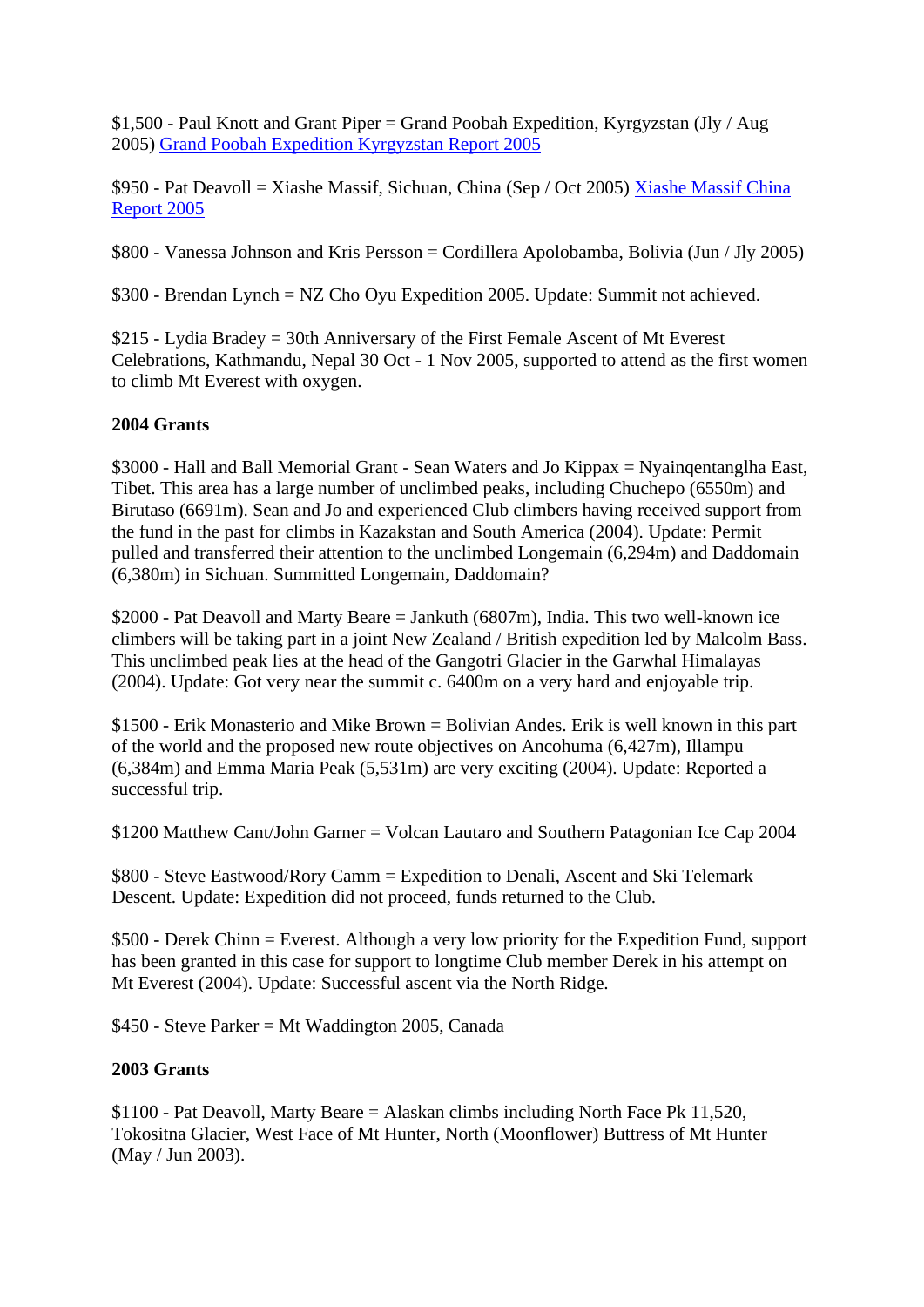\$400 - Grant Redvers = Gambo South Georgia Expedition (Feb / Mar 2003).

\$500 - Duncan Kemsley =Cumberland Peninsula on Baffin Island Expedition.

### **2002 Grants**

\$1000 - Sean Waters, Jo Kippax = Paine and Aconcagua, South Amercia, (Dec 2002)

\$550 - Richard Wesley = Mt Logan, Alaska. A trip that failed on its major objective of Mt St Ellias, but then skied to Canada and climbed Mt Logan instead (May 2002).

\$400 - Penny Goddard = Antarctic Climbing (2002).

\$300 - Anna Gillooly = Cordillera Blanca (Jul 2002).

\$650 - Pat Deavoll = Alaskan Ice Climbing (2002).

\$900 - Dave Massam, Robyn = Men in Tights (MIT) Expedition to South America (2002)

## **2001 Grants**

\$1600 - Craig Jefferies, Mark Morrison, Keith Riley = Tien Shan (Jun / Sep 2001).

\$350 - Steve Eastwood = East Ridge and Warbler of Mt Logan, Canada (Jun 2001).

\$400 - Paul Knott, = Pik Dankova Expedition, Tien Shan, Kyrgyzstan (Jul / Sep 2001). Follow up: [Pik Dankova Expedition Report 2001](https://alpineclub.org.nz/parkside/wp-content/uploads/2018/09/Pik-Dankova-Expedition-2001.pdf)

\$800 - Phillippa Jones, Martin Hill = Madagascar Expedition (Jun / Jul 2001).

\$400 - Mark Williams, = Adventure Consultants Makalu Expedition (pre-monsoon 2001).

#### **2000 Grants**

\$3000 - Judy Reid = Wellington Section Expedition to Snow Lake (Jul / Aug 2000)

\$1600 - Hall and Ball Memorial Grant- Kat West, Dave Crofts, Bryan Moore = NZ North Ridge Ama Dablam Expedition. A fantastic trip climbing a well-known mountain in alpine style (Apr 2000).

\$600 - Steve Moffatt = Cordilleras and Huayhuasch (Jun/Aug 2000)

 $$350$  - Brede Arkless = Everest from Tibet - Swiss Expedition (2000).

#### **1999 Grants**

\$2000 Hall and Ball Memorial Grant - Sean Waters, Jo Kippax = Pik Pobeda and Khan Tengri, Tien Shan (1999).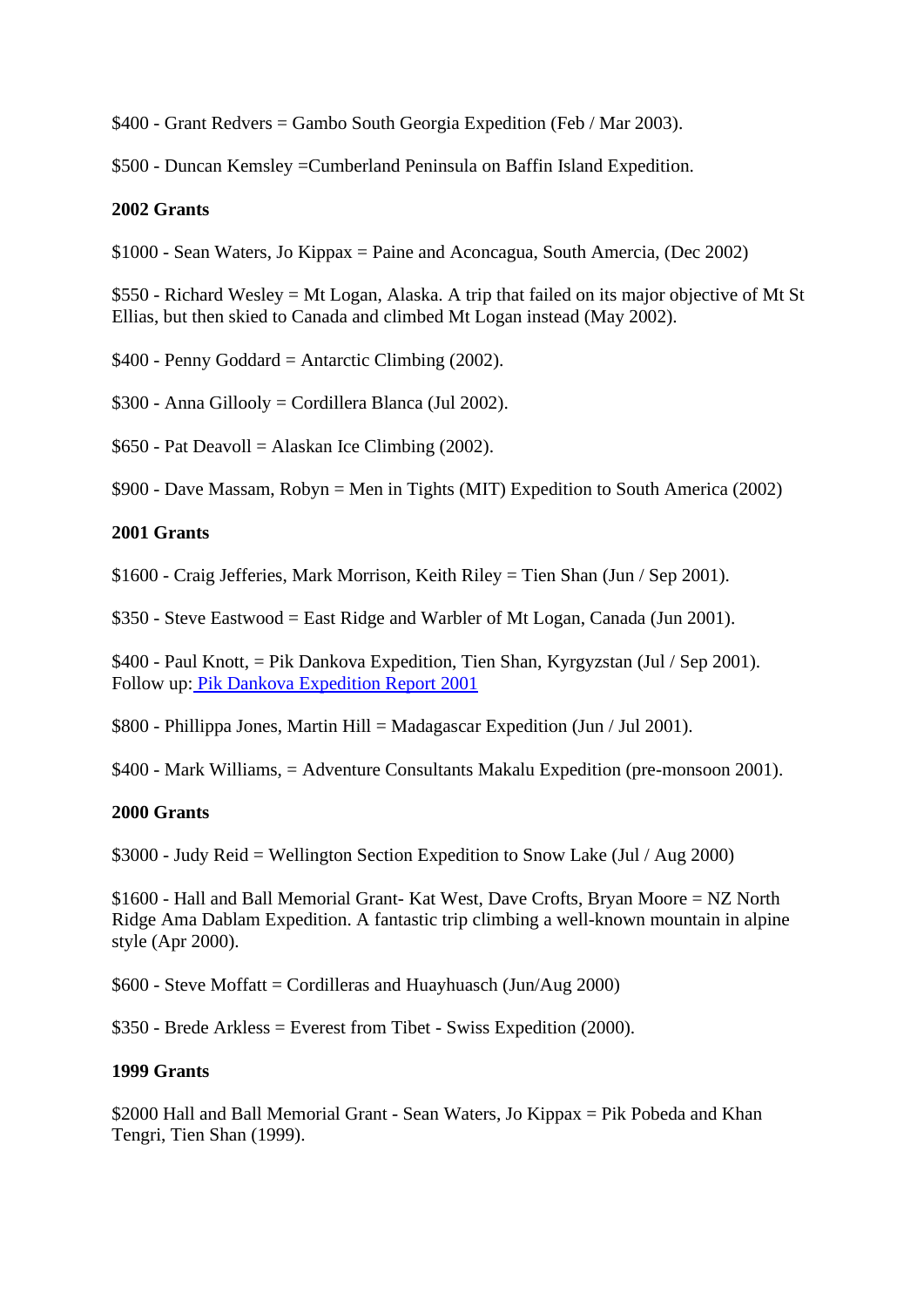\$1200 - Ned Norton (Paul Weber, Andrew McAuley and Vera Wong) = Amin Peak, Hushe Valley, Pakistan (1999).

\$1000 - Steve Moffat = Expedition to Karavshin and Ak-Su Valleys, Uzbekistan (1999).

\$800 - Richard Wesley = UIAA International Camp for Expedition Training, Hindu Raj. First ascents of many peaks in a small little know valley (1999).

\$500 - Tim Kerr = Baffin Island (1999).

## **1998 Grants**

Believe this Expedition may have been given a grant but historical records not available to confirm. There is only the application letter to the Fund and following report from the 1999 NZ Alpine Journal: [Kangchenjunga Expedition](https://alpineclub.org.nz/parkside/wp-content/uploads/2018/08/Kangchenjunga-1998-Expedition-Mark-Bryan-AJ1999.pdf) Report 1998 - a seven-person team attempting the NW face route to the North col and then along the NW Ridge to the summit. Leader Chris Comerie. Team members: Mark Bryan NZAC member, plus 5 others from the UK.

## **1997 Grants**

\$1600 - Gilda Otway = Women Climbing Expedition to India (1997).

 $$1200$  - Dominic Hammond = NZ Aghil Expedition, China (Sep / Oct 1997).

\$600 - Bruce Hasler = Pumori / Ama Dablam Expedition (1997).

\$300 - Ansja de Boer = North Ridge Everest (Mar/Jun 1997).

## **1996 Grants**

\$2250 - Steve Thornley = New Zealand Karakoram Expedition (1996).

\$1800 - Carol Diamond, Richard Wesley = Auckland Section Peruvian Andes Expedition. An expedition consisting of a group of Auckland Section members headed off for several weeks climbing from a base in Hauraz. Many peaks were climbed and it is an excellent objective for other sections looking for a suitable place for first time expeditions (1996).

\$250 - Andy Scrase = New Zealand Australian Canadian Expedition to Bhagirathi III (1996)

## **1995 Grants**

\$1500 - Robin Gurr, James Wright = NZAC Expedition Huascaran, Cordillera Blanca (1995). [Huascaran Expedition 1995 Report](https://alpineclub.org.nz/parkside/wp-content/uploads/2019/08/Huascaran-Expedition-1995-Robin-Gurr.pdf)

 $$400$  - Duncan Chessell = Makalu (1995).

\$300 - Lorne Brown = Cordillera Blanca (1995).